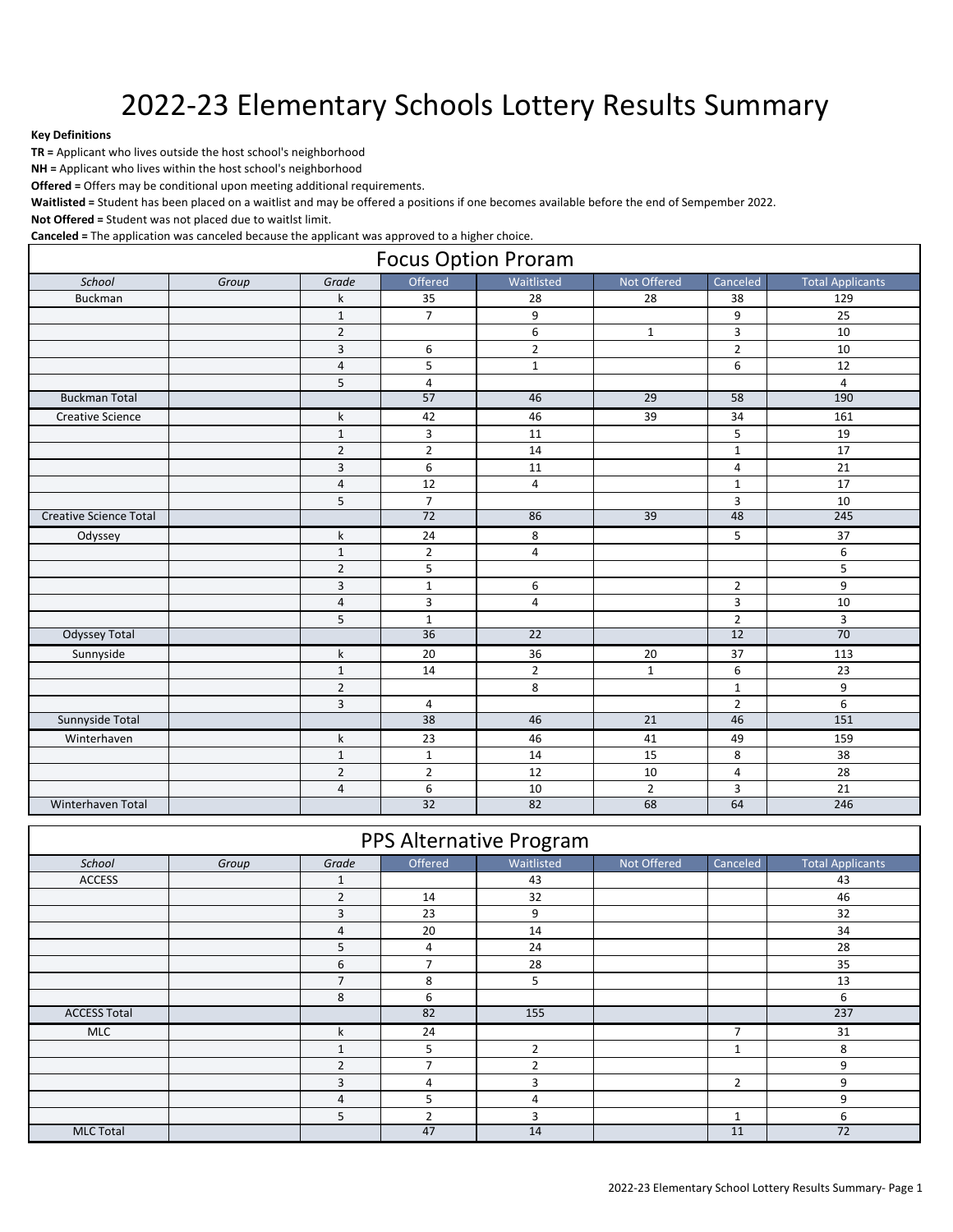|                            |                            |              |                                | Dual Language Immersion |                 |                      |                         |
|----------------------------|----------------------------|--------------|--------------------------------|-------------------------|-----------------|----------------------|-------------------------|
|                            |                            |              | <b>Chinese Immersion</b>       |                         |                 |                      |                         |
| School                     | Group                      | Grade        | Offered                        | Waitlisted              | Not Offered     | Canceled             | <b>Total Applicants</b> |
| Harrison Park              | TR Native Chinese          | k            | 10                             |                         |                 | 1                    | 11                      |
|                            | TR Native English          | k            | $\overline{7}$                 |                         |                 | 10                   | 17                      |
| <b>Harrison Park Total</b> |                            |              | 17                             |                         |                 | 11                   | 28                      |
| Martin Luther King Jr.     |                            | $\mathbf{1}$ | 4                              |                         |                 |                      | 4                       |
|                            | Albina Head Start Mandarin | k            | $\overline{7}$                 |                         |                 | $\mathbf{1}$         | 8                       |
|                            | <b>Current King</b>        | k            | 15                             | $\mathbf{1}$            |                 |                      | 16                      |
|                            | Native Chinese             | k            | $\overline{2}$                 |                         |                 | 1                    | 3                       |
|                            | NH TR                      | $\mathsf k$  | 22                             | 9                       |                 | 12                   | 43                      |
| Martin Luther King Jr.     |                            |              |                                |                         |                 |                      |                         |
| Total                      |                            |              | 50                             | 10                      |                 | 14                   | 74                      |
| Woodstock                  | <b>NH Native Chinese</b>   | k            | 1                              |                         |                 |                      | $\mathbf{1}$            |
|                            | NH Native English          | k            | 14                             | 5                       |                 | $\mathbf{1}$         | 20                      |
|                            | TR Native Chinese          | k            | 15                             |                         |                 | $\overline{4}$       | 19                      |
|                            | TR Native English          | k            | 8                              | 12                      |                 | 13                   | 33                      |
| <b>Woodstock Total</b>     |                            |              | 38                             | 17                      |                 | 18                   | 73                      |
|                            |                            |              |                                |                         |                 |                      |                         |
|                            |                            |              | Japanese Immersion             |                         |                 |                      |                         |
| School                     | Group                      | Grade        | Offered                        | Waitlisted              | Not Offered     | Canceled             | <b>Total Applicants</b> |
| Richmond                   | Native English             | k            | 76                             | 23                      |                 | 19                   | 118                     |
|                            | Native Japanese            | k            | 27                             |                         |                 |                      | 27                      |
| <b>Richmond Total</b>      |                            |              | 103                            | 23                      |                 | 19                   | 145                     |
|                            |                            |              |                                |                         |                 |                      |                         |
|                            |                            |              | <b>Russian Immersion</b>       |                         |                 |                      |                         |
| School                     | Group                      | Grade        | Offered                        | Waitlisted              | Not Offered     | Canceled             | <b>Total Applicants</b> |
| Kelly                      | Native English             | k            |                                |                         |                 | 2                    | 2                       |
|                            | Native Russian             | k            | 5                              |                         |                 |                      | 5                       |
| <b>Kelly Total</b>         |                            |              | 5                              |                         |                 | $\overline{2}$       | $\overline{7}$          |
|                            |                            |              |                                |                         |                 |                      |                         |
|                            |                            |              | Vietnamese Immersion           |                         |                 |                      |                         |
| School                     | Group                      | Grade        | Offered                        | Waitlisted              | Not Offered     | Canceled             | <b>Total Applicants</b> |
| Rose City Park             | Native English             | k            | 14                             |                         |                 | $\overline{7}$       | 21                      |
|                            | <b>Native Vietnamese</b>   | k            | 16                             |                         |                 |                      | 16                      |
| Rose City Park Total       |                            |              | 30                             |                         |                 | $\overline{7}$       | 37                      |
|                            |                            |              |                                |                         |                 |                      |                         |
|                            |                            |              | Spanish Immersion              |                         |                 |                      |                         |
| School                     | Group                      | Grade        | Offered                        | <b>Waitlisted</b>       | Not Offered     | Canceled             | <b>Total Applicants</b> |
| Ainsworth                  | NH Native English          | k            | 15                             | 19                      | $\overline{7}$  |                      | 41                      |
|                            | NH Native Spanish          | k            | 6                              |                         |                 |                      | 6                       |
|                            | TR Native English          | k            | 9                              | 25                      | 31              | 13                   | 78                      |
|                            | TR Native Spanish          | k            | 15                             |                         |                 | 6                    | 21                      |
| Ainsworth Total            |                            |              | 45                             | 44                      | 38              | 19                   | 146                     |
| Atkinson                   | NH Native English          | k            | 8                              | 5                       |                 | 6                    | 19                      |
|                            | NH Native Spanish          | k            | $\mathbf{1}$                   |                         |                 |                      | $\mathbf{1}$            |
|                            | TR Native English          | k            | 4                              | 23                      | 22              | 34                   | 83                      |
|                            | TR Native Spanish          | k            | 11                             | $\mathbf{1}$            |                 | 9                    | 21                      |
| <b>Atkinson Total</b>      |                            |              | 24                             | 29                      | 22              | 49                   | 124                     |
|                            |                            |              |                                |                         |                 |                      |                         |
| Beach                      | NH Native English          | k<br>k       | $\overline{7}$<br>$\mathbf{3}$ | 12                      |                 | 3                    | 22<br>3                 |
|                            | NH Native Spanish          | k            | $\overline{7}$                 | 31                      | 12              |                      | 71                      |
|                            | TR Native English          |              |                                |                         |                 | 21                   | $\overline{7}$          |
| <b>Beach Total</b>         | TR Native Spanish          | k            | 3<br>$\overline{20}$           | 43                      | $\overline{12}$ | 4<br>$\overline{28}$ | 103                     |
|                            |                            |              |                                |                         |                 |                      |                         |
| <b>Bridger</b>             | NH Native English          | k            | 12                             | $\mathbf{1}$            |                 |                      | 13                      |
|                            | NH Native Spanish          | k            | $\mathbf 1$                    |                         |                 |                      | $\mathbf{1}$            |
|                            | TR Native English          | k            | 12                             | 5                       | 3               | 17                   | 37                      |
|                            | TR Native Spanish          | k            | 4                              |                         |                 | 10                   | 14                      |
| <b>Bridger Total</b>       |                            |              | 29                             | 6                       | $\mathbf{3}$    | 27                   | 65                      |